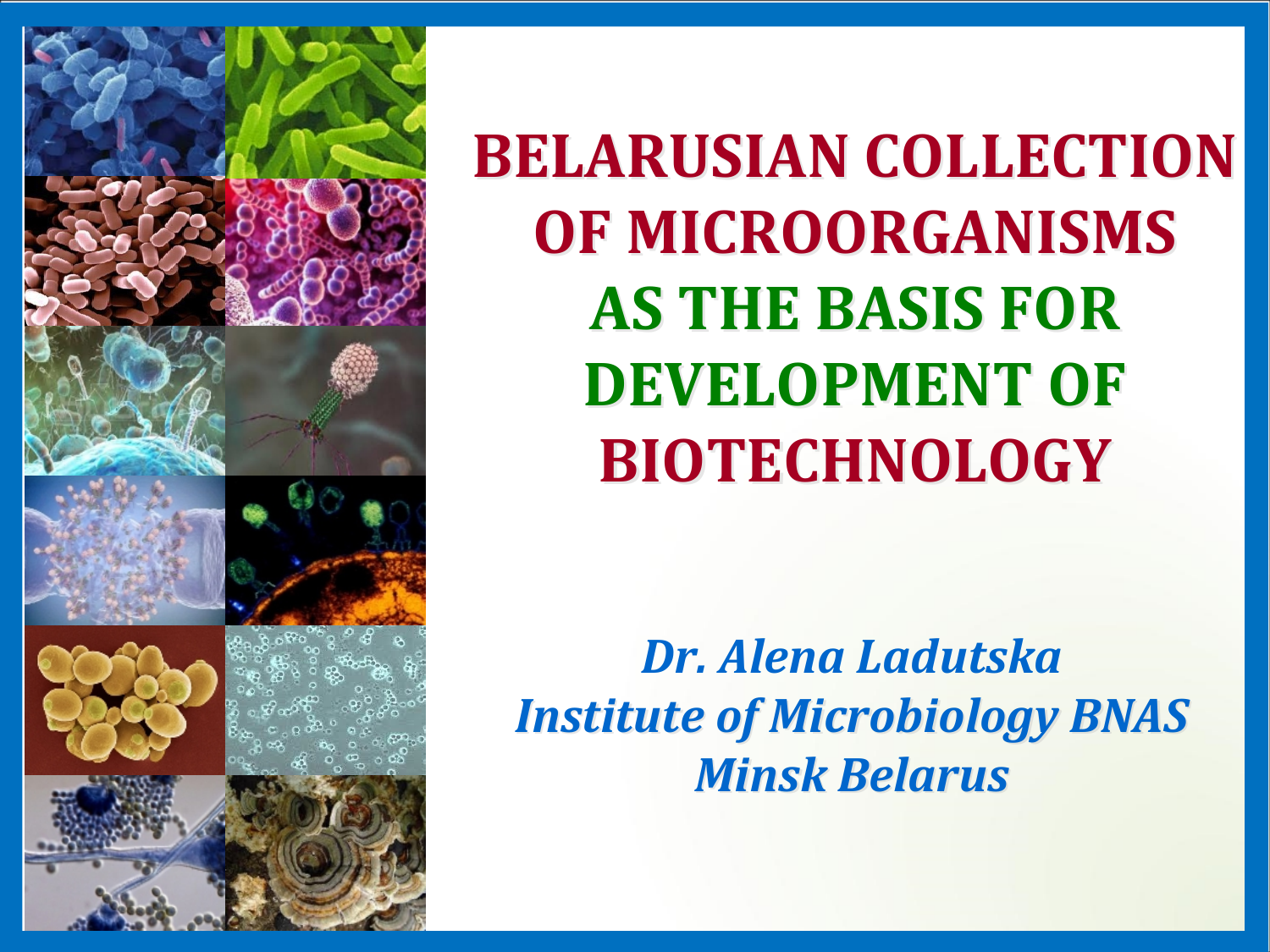### **Biotechnology development in Belarus is a priority trend of scientific-technological activity supported by governmental programs**



**Institute of Microbiology, National Academy of Sciences, Belarus is a leading research center specializing in microbiology and biotechnology.** 

**It coordinates implementation of several state scientific programs, including international task program financed by Euro Asian Economic Community** 

#### **research areas**

Ø **Physiological-biochemical and genetic aspects of microbial applications in biotechnological processes** Ø **Elaboration of biotechnologies for various industries, agriculture, medicine and environmental protection**

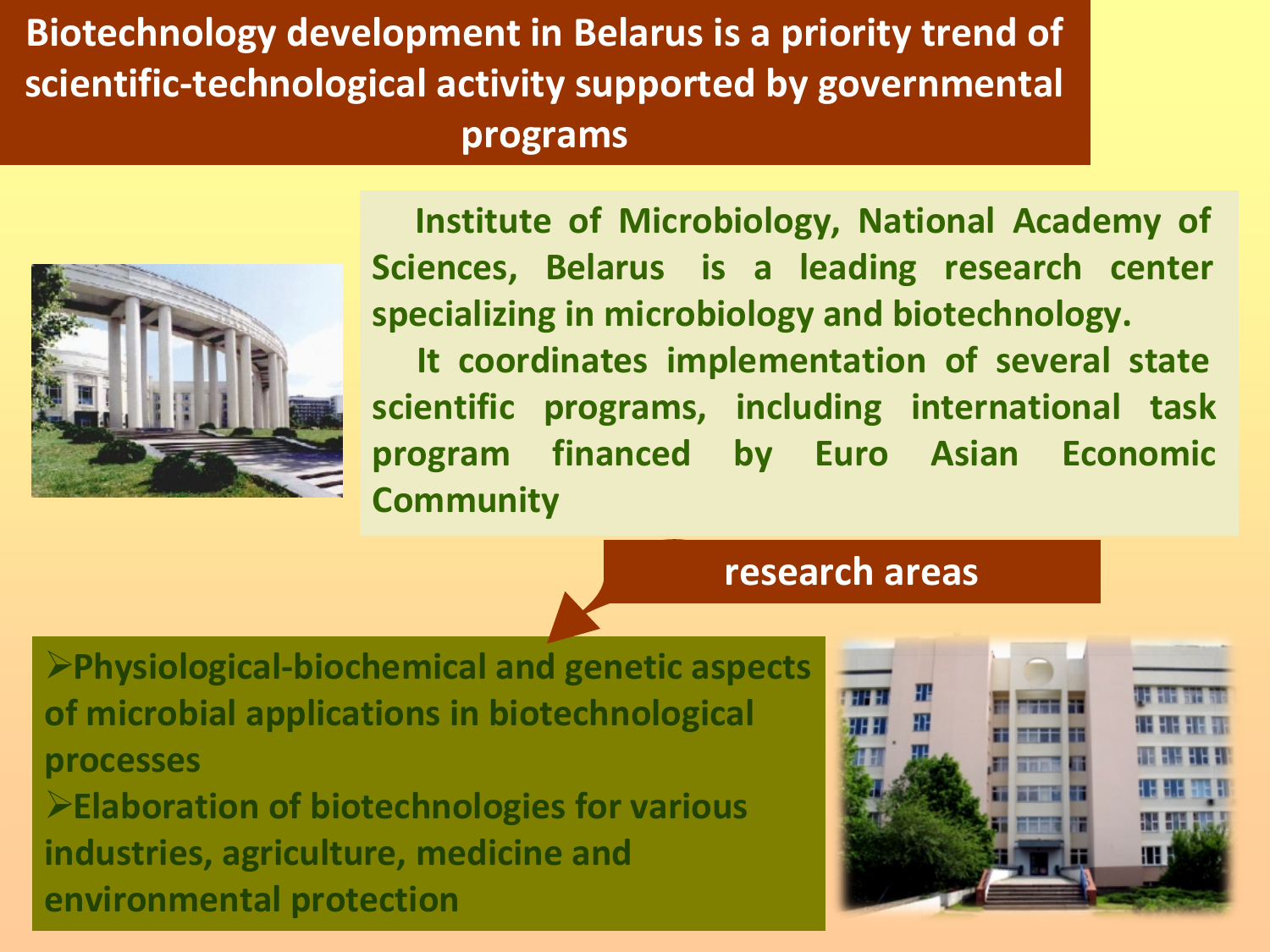**AGRICULTURE feed protein, aminoacids, enzymes, biological control agents for plant and animal species, microbial fertilizers, etc.** 

**POWER GENERATION Biofuels: butanol, ethanol, biodiesel fuel, biogas, etc.**

**MEDICINE drug substances and biopharmaceutic technologies**

### **INDUSTRIAL BIOTECHNOLOGIES**

**FOOD INDUSTRY**

**yeasts, enzymes, sugar substitutes, food additives, ferments, functional and therapeutic nutrition products**

#### **PETROCHEMISTRY, EXCAVATION OF VALUABLE FOSSILS**

**reagents, biopolymers, preparations for oil extraction and biogeotechnology**

**ECOLOGY biodegraders of pollutants, biosensors for environmental monitoring**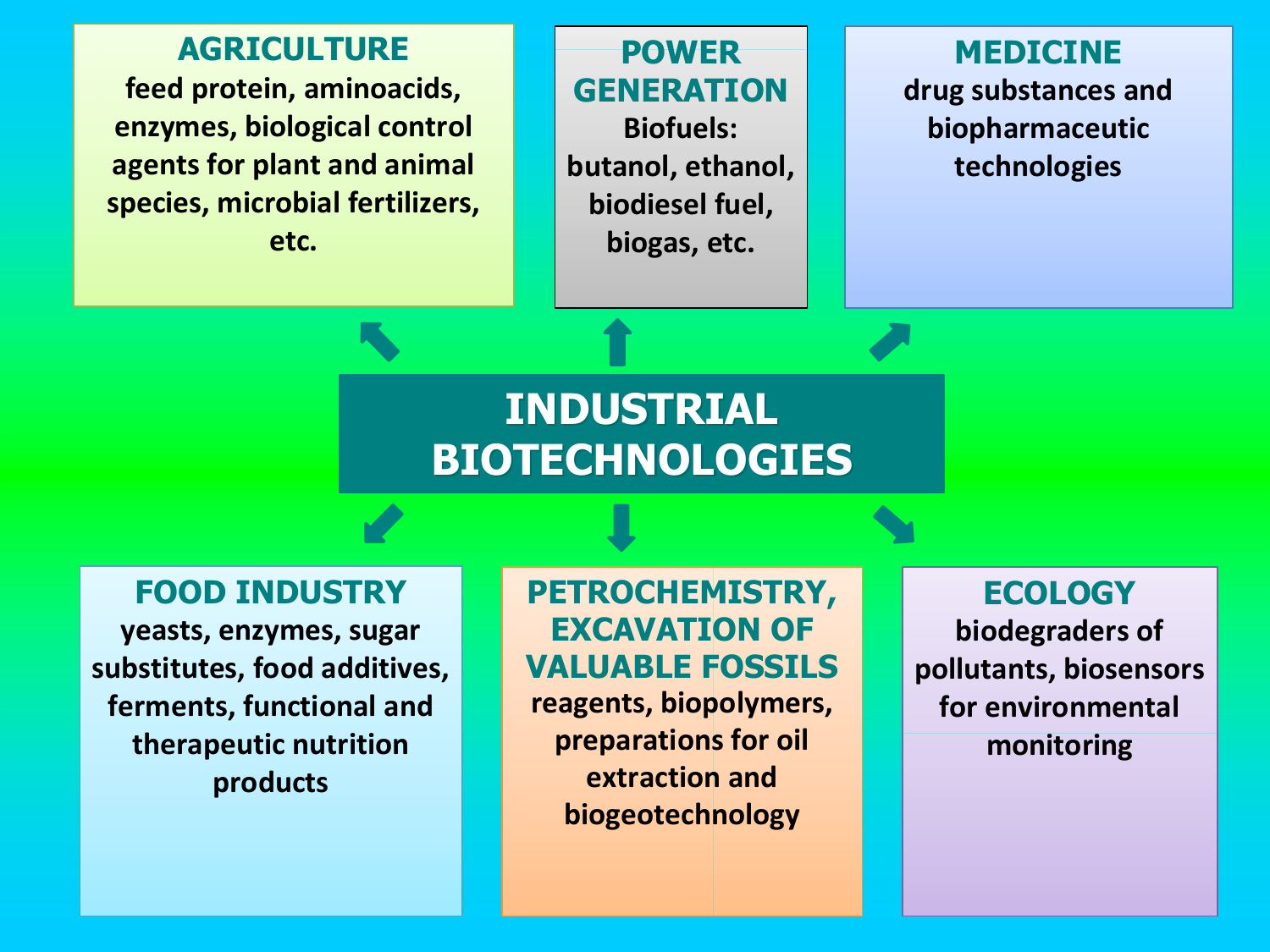## **COLLECTION OF NON-PATHOGENIC MICROORGANISMS DEPOSITED AT INSTITUTE OF MICROBIOLOGY – NATIONAL ASSET OF BELARUS**



## **COMPRISES**

Ø**bacteria,**

Ø**mycelial fungi,**

Ø**yeast-like fungi,**

Ø**bacteriophages**







# **Registered in the World Federation of Culture Collections (WFCC)**